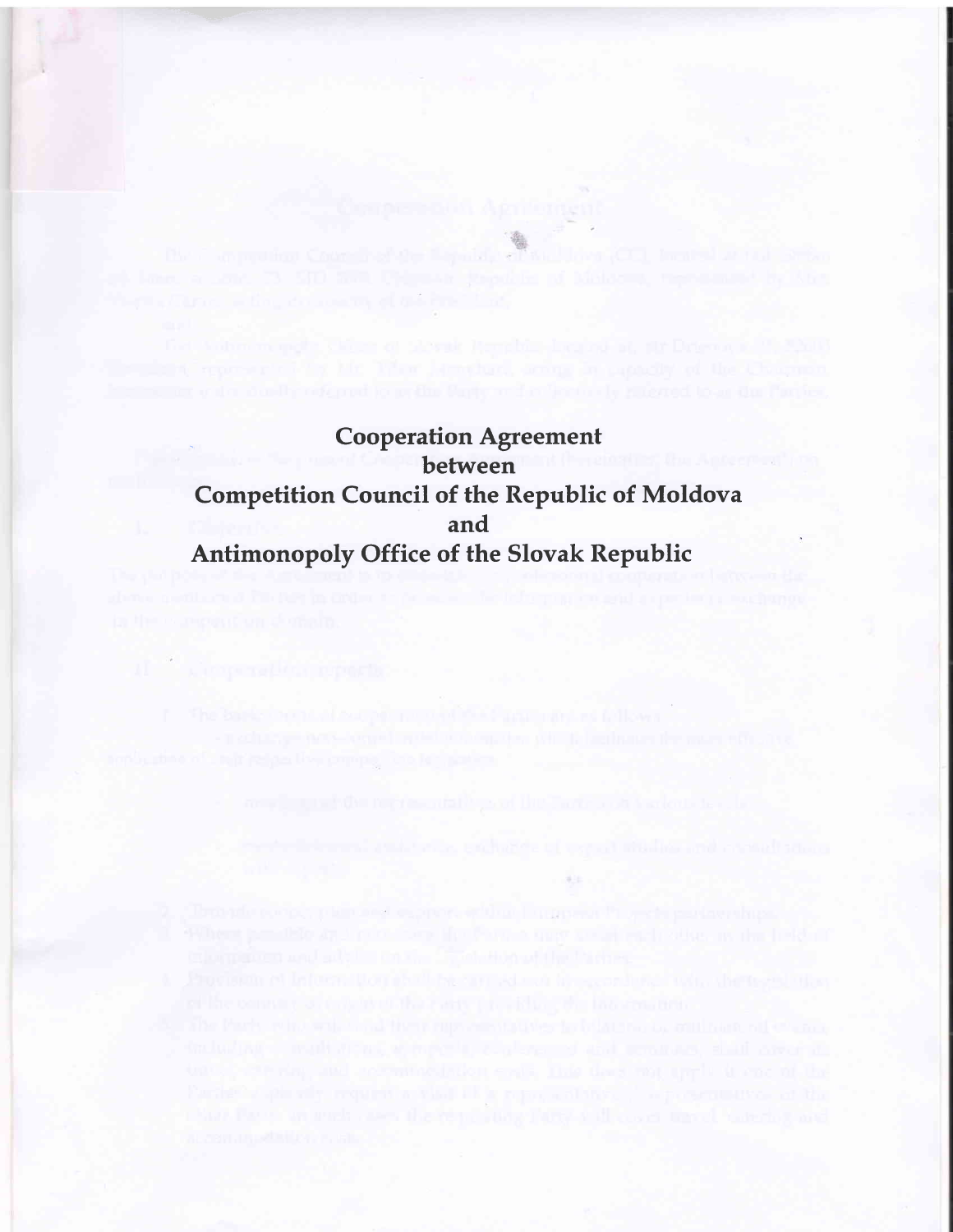## **Cooperation Agreement**

The Competition Council of the Republic of Moldova (CC), located at bul. Stefan cel Mare și Sfînt, 73, MD 2001 Chișinău, Republic of Moldova, represented by Mrs. Viorica Cărare, acting in capacity of the President,

and

The Antimonopoly Office of Slovak Republic located at, str.Drienova 24,82603 Bratislava, represented by Mr. Tibor Menyhart, acting in capacity of the Chairman, hereinafter individually referred to as the Party and collectively referred to as the Parties,

Have agreed on the present Cooperation Agreement (hereinafter: the Agreement) on the following.

## I. Objective

The purpose of the Agreement is to stimulate the professional cooperation between the above mentioned Parties in order to promote the information and experience exchange in the competition domain.

## il Cooperation aspects

1. The basic forms of cooperation of the Parties are as follows:

- exchange non-confidential information which facilitates the more effective application of their respective competition legislation

- ' meetings of the representatives of the Parties on various levels;
- . methodological assistance, exchange of expert studies and consultations with experts;
- 2. Provide cooperation and support within European Projects partnerships.
- 3. Where possible and necessary the Parties may assist each other in the field of information and advice on the legislation of the Parties.
- 4. Provision of information shall be carried out in accordance with the legislation of the country of origin of the Party providing the information.
- 5. The Party who will send their representatives to bilateral or multilateral events, including consultations, symposia, conferences and seminars, shall cover its travel, catering and accommodation costs. This does not apply if one of the Parties explicitly request a visit of a representative / representatives of the other Party.In such cases the requesting Party will cover travel, catering and accommodation costs.